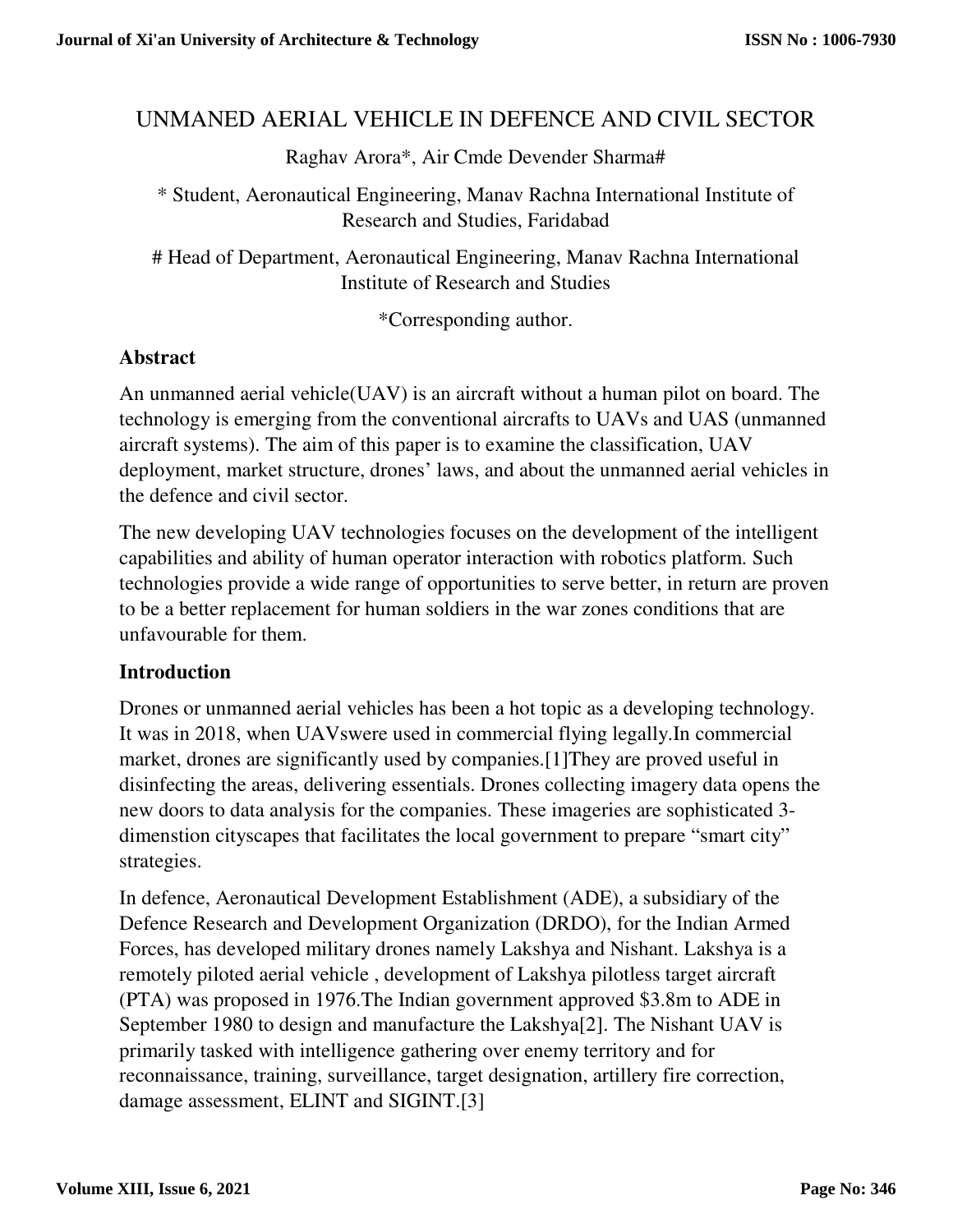The U.S. military has been flying modern beyond visual line of sight (BVLOS) drones.[4] These drones Fly at a distance outside the normal visible range of the pilots. BVLOS are cost effective and efficient. They require less human intervention and there are fewer take-off and landing phases, so the UAV cover more land in a single mission. In such UAVs there is a higher risk of collisions with other aircrafts damaging the property and people.

# **Classification**

damaging the property and people.<br>Classification<br>Unmanned Aerial Vehicles (UAVs) form a critical layer in the integrated defence system that the three defence services are now implementing in coordination with one system that the three defence services are now implementing in coordination with one<br>another. Though UAVs have been in service with the three defence services in small numbers since the late 1990s, their mass scale adoption and integration with existing system that the three defence services are now implementing in coordination with one another. Though UAVs have been in service with the three defence services in small numbers since the late 1990s, their mass scale adoptio

UAVs can be classified on different grounds.

Based on Landing, Drones are divided into two categories that is HTOL(Horizontal Based on Landing, Drones are divided into two categories that is HTOL(Horizontal<br>Take-Off and Landing)such drones can fly long distances and VTOL (Vertical Take-Off and Landing) such drones can fly faster. These two ways are also the primary ways of producing lift.



Fig 1: UAVs classified based on landing.

Based on Aerodynamics, Drones are divided into four major categories that is fixed wings, flapped wings, ducted fan and mutli-rotor.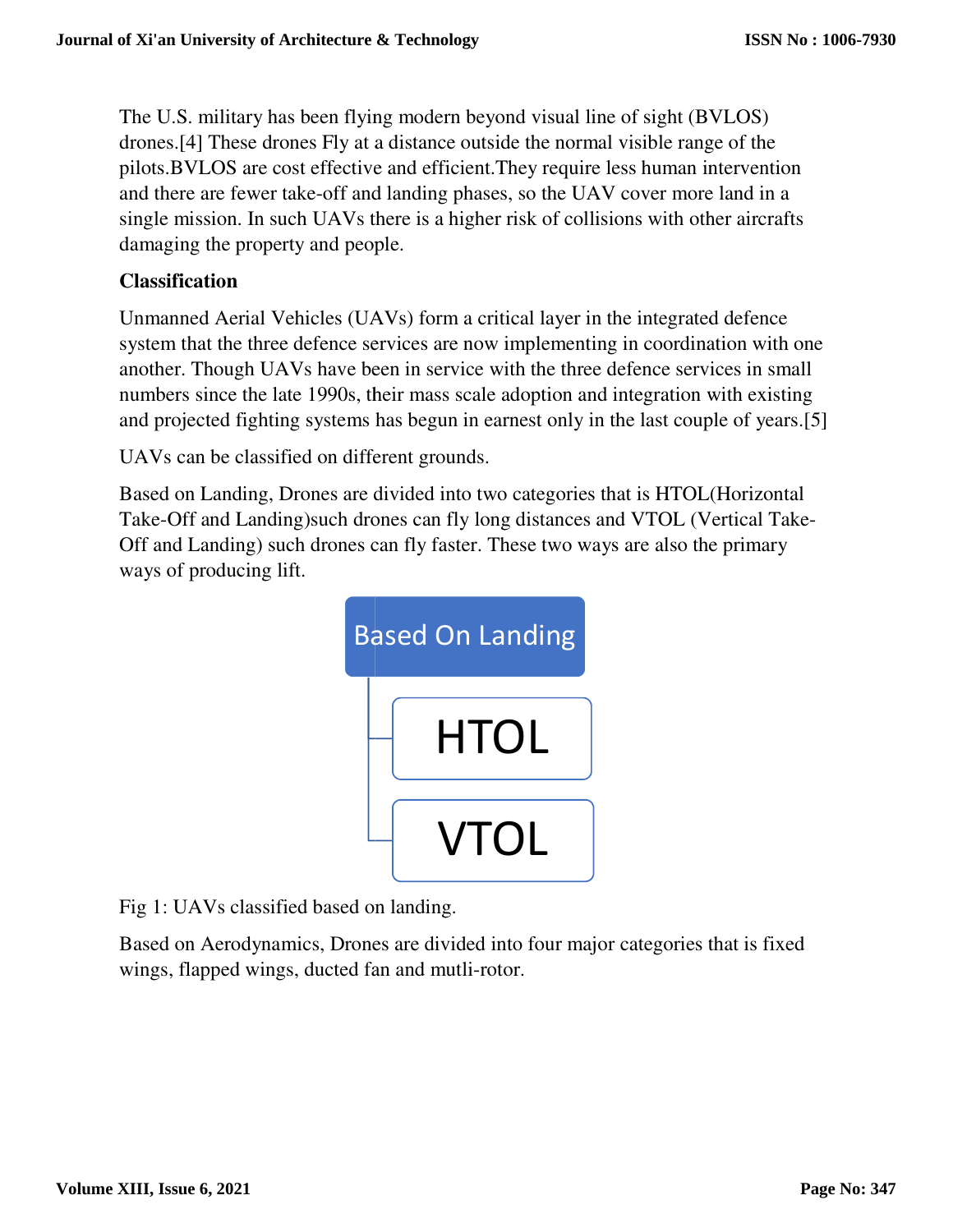

Fig 2: UAVs classified based on aerodynamics.

Based on Size, Drones are classified into following groups. Where large sized drones are easy to build and provide enough power to lift the equipmentwhereas small sized drones are easily deployable and are efficient.

| <b>Types of Drones</b> | Maximum Range (in Km) | Maximum Weight (in Kg) |
|------------------------|-----------------------|------------------------|
| Nano                   | $5 \mathrm{km}$       | $0.2$ kg               |
| Micro                  | $25 \text{ km}$       | $2$ kg                 |
| Mini                   | 40 km                 | $20 \text{ kg}$        |
| Light                  | 70 km                 | $50 \text{ kg}$        |
| Small                  | 150 km                | $150 \text{ kg}$       |
| Tactical               | 150 km                | $600 \text{ kg}$       |
| <b>MALE</b>            | 200 km                | 1000 kg                |
| <b>HALE</b>            | 250 km                | 1000 kg                |
| Heavy                  | 1000 km               | 2000 kg                |
| <b>Super Heavy</b>     | 1500 km               | $2500$ kg              |

Fig 3: UAVs classified based on size.[6]

### **UAV Deployment**

Unmanned Aerial Vehicles are critically integrated in the defence sector. Though a small number of UAVs are deployed in the military sector however the large-scale adaption and integration with existing and projecting fighting systems has begun in the earnest only in the last couple of years.[7]

Deployment of Unmanned Aerial Vehicles (UAVs) as an aerial base station is a feasible solution in times of disaster or in case of emergency.Drones operate in a medium that allows easy penetration of a broad variety of sensing and transmissionstechniques also offersan easy movement in three dimensions.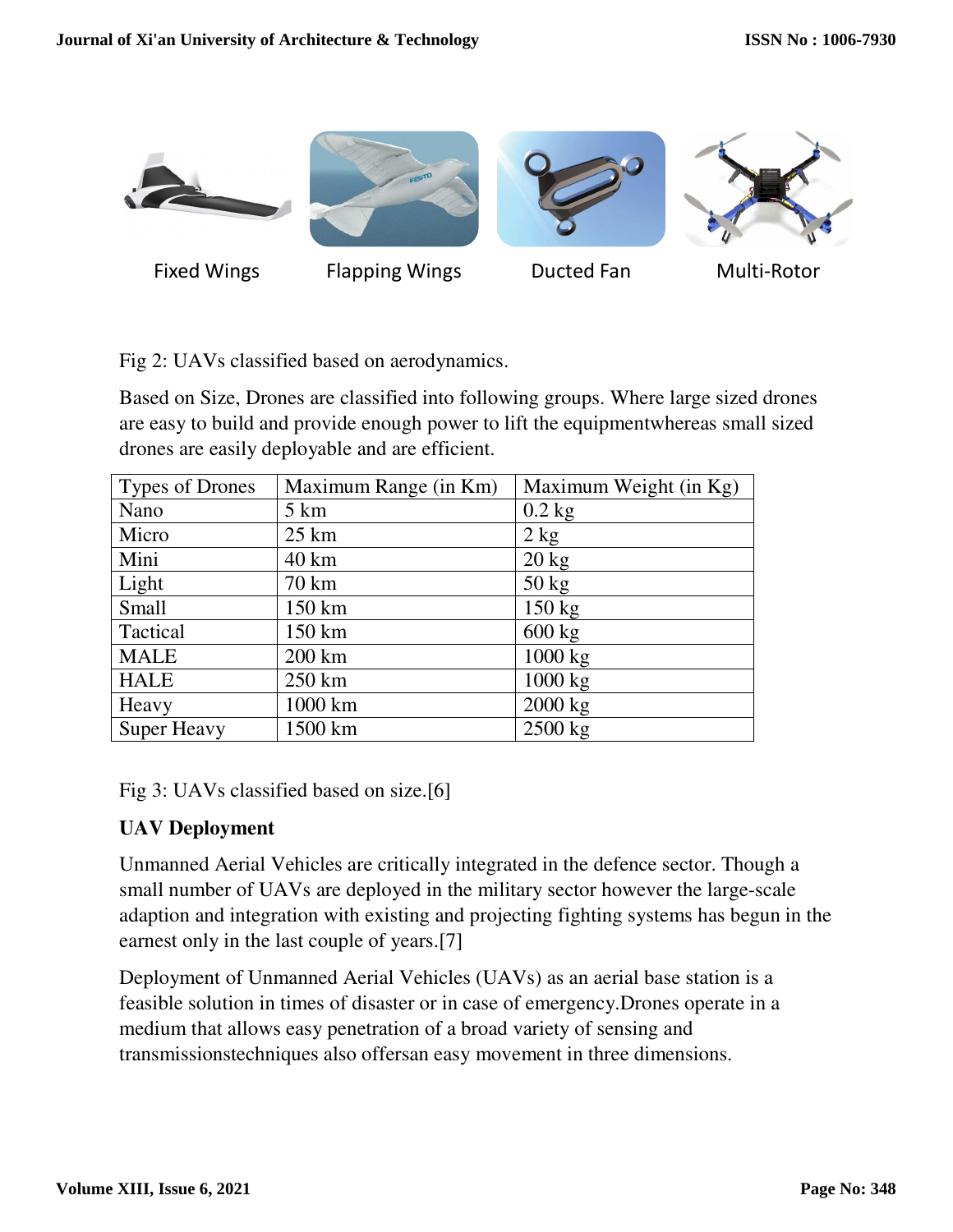In civil sector, there are few segments that are very prone to drone usage namely agriculture (helping farmers in watering, sowing)[8], disaster management (drones can be used to spot stranded people and additionally can collect data of the impacted area), surveillance is another significant area which using a lot of drones for monitoring.[9]

In military, UAVs increases the possibility of more efficient and less risky conduct of military operations. The building of unmanned aerial vehicles is no new by any norms. However, for most of the twentieth century, countries have found out the feasibility of developing unmanned aerial vehicles and their ability in military operations. In the situation of chemical warfare or biological warfare are posing increasing risks for manned aircrafts, these UAVs facilitates and suppressing the count of casualties.[10]

A major reason for introducing UAVs in the military was to reduce the risk to human soldiers in combat situations, also to execute the military mission more competently. With the technological advancements in flight controls and data process in gun manned aerial vehicles are emerging as a good replacement for human soldiers that are controlled by trained pilots remotely.

# **Market Structure**

UAV is a highly expanding market providing service in civil as well as military sector.Earlier, only government organizations such as DRDO were the major authority involved in developing UAVs.<sup>[11]</sup>Recently, in conjunction with government projects, the private sector has developed a great interest in design, development, and manufacturing of UAVs.Thus, we can say that the India UAV market is still in its early stages of lifecycle with robust growing prospects.

Likewise, in the other parts of the world market of drones in rising with a huge amount of investment in it. Not only for military usage these flying machines are also used in civil sector. Companies are interested in investing in this market.[12]

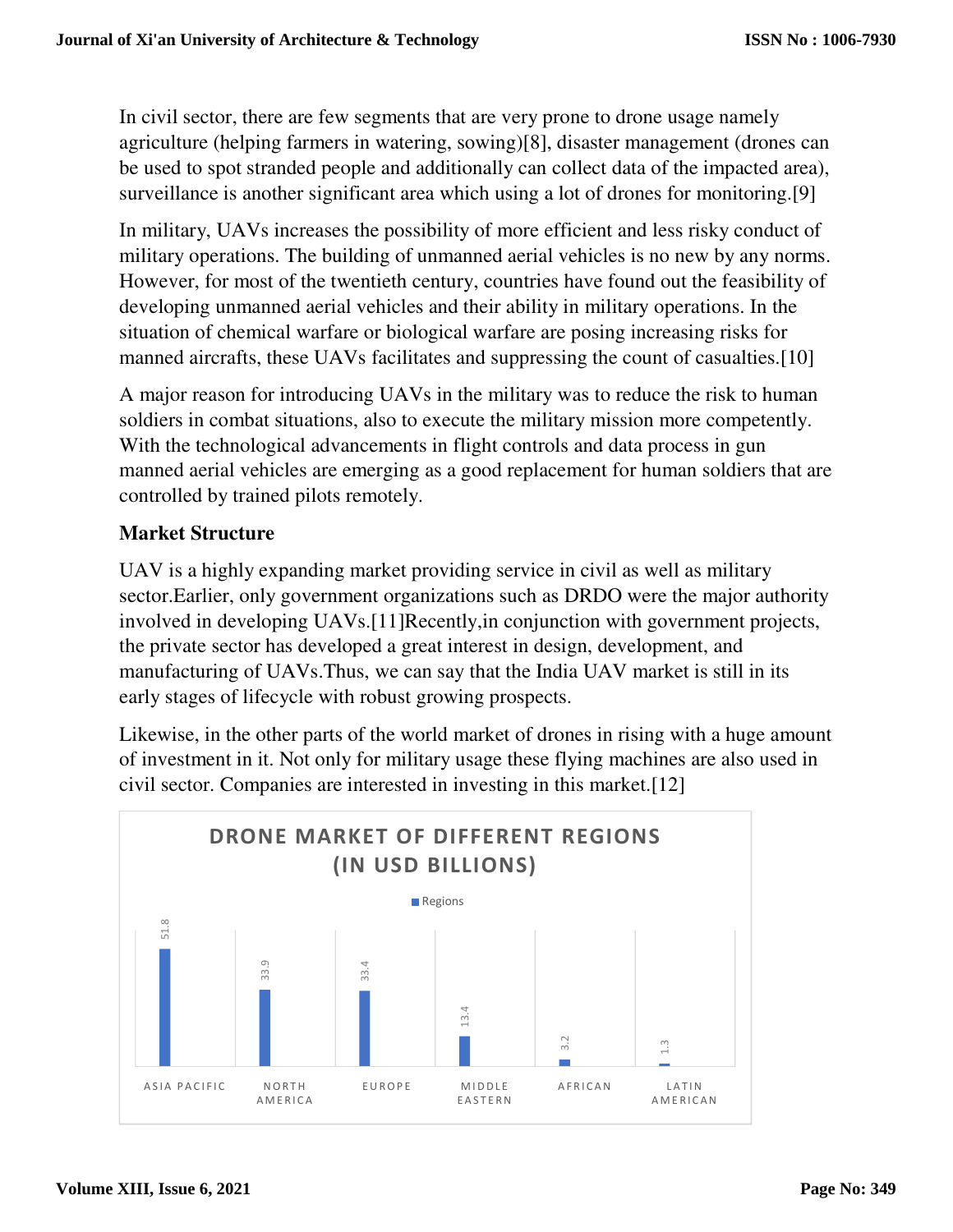Fig 4: The above graph shows the regions and their expenditure in drone market in USD billions.

By 2024, U.S. will be leading the UAV market with the compound annual growth rate (CAGR) of USD 897.25 million.

# **Drone Laws**

Corresponding to Indian National Aviation Authorization, flying drones is legal in India, under the guidelines listed by the Ministry of Civil Aviation. The first Civil Aviation Requirement (CAR) was announced on Aug27, 2018 to be put into effect form Dec1, 2018, by Directorate General of Civil Aviation.A new set of rules are released for 2021, for safe and sensible flying.[13]Subsequent are the flying constraints:

- No micro drones shall fly beyond a height of 60 m above ground level or a maximum speed of 25 m/s.
- No small drones shall fly beyond a height of 120 m above ground level or a maximum speed of 25 m/s.
- No medium or large drones shall fly in accordance with the condition specifiedin the operator permit issued by DGCA.

### **Special TravelConcerns**

Foreigners are presently not permitted to fly drones in India. For commercial purposes, they need to lease the drone to an Indian entity who in-turn will obtain Unique Identification Number (UIN) and UAOP from DGCA.[14]

The Central Government can exempt any ministry, department, or a government affiliated agency at both central or state level from the requirements of a drone operator permit if it is national interest or helps to upload the security of the country.

### **No Permission, No Take Off**

India has developed a "No Permission, No Take Off" (NPNT) policy according to which each timea pilot wishes to fly a drone, he/she must seek permission before the flight. Deprived Ofthe approval of Digital Sky Platform, he or she will simply not be able to tale-off.

### **No Fly Zone**

In India, there are some specified areas and the distances that are restricted for drone flying.Also, Federal Aviation Administration (FAA) is leading a campaign for no-fly zones. This is to promote safety and responsible use of unmanned aerial vehicles.[15]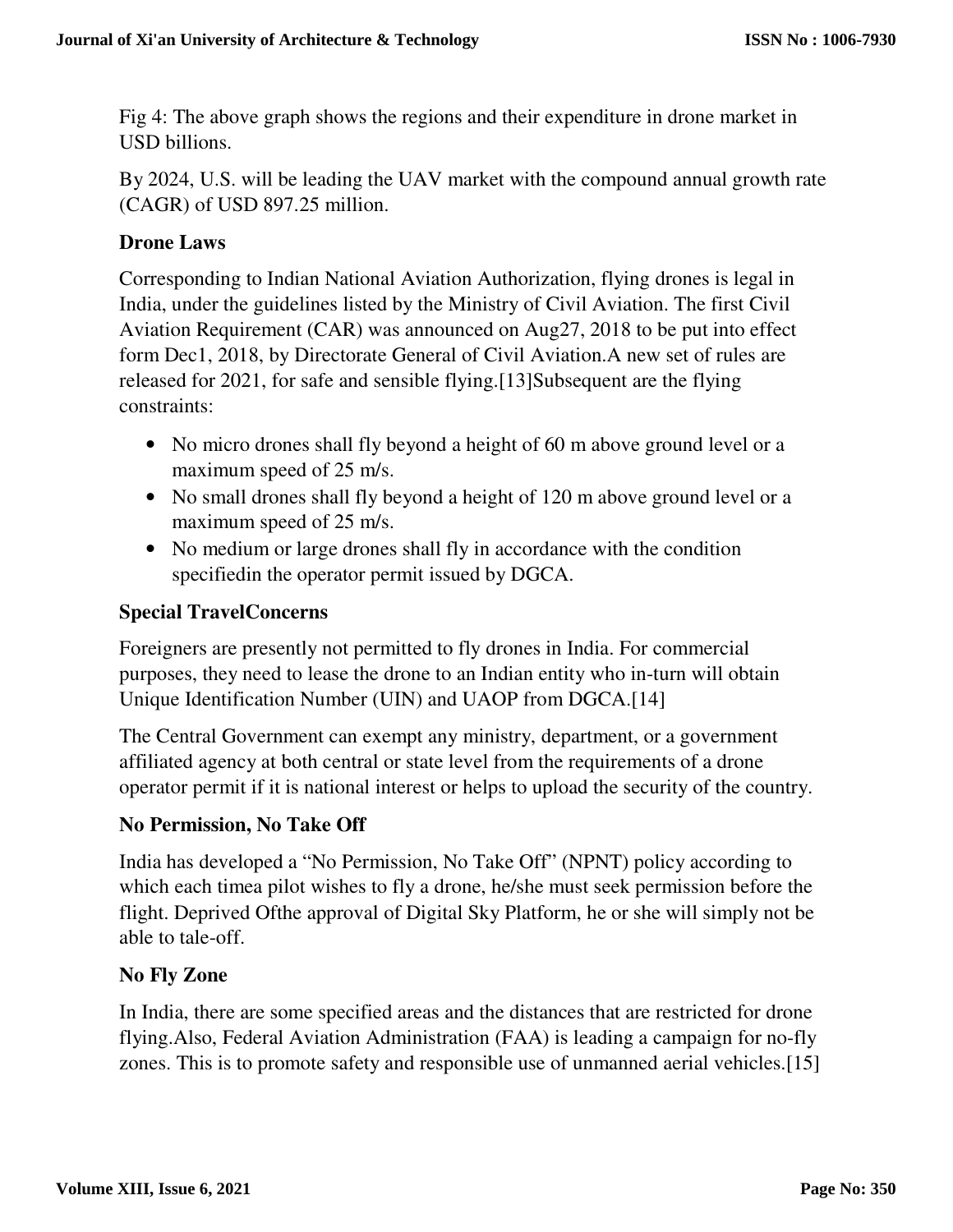# **Conclusion**

There is a necessity for drones with distinct capabilities in both civil as well as military applications. This emerging technology has been proven more efficient and effective in the situations that are unfavourable for humans to work, hence reducing the number of causalities. To deal with different scenarios there is a wide range of drones with their unique abilities.

Unmanned Aerial Vehicles (UAVs) or drones is a new emerging market with large amount of financial investment. Drones performs computerized controlled commands. Accounting for more than 70% of the global drone market, the government segment, comprising of military and law enforcement agencies, was the key demand generator for drones Primarily used to conduct intelligence, surveillance and reconnaissance (ISR) activities, military UAVs are currently being developed for a wide range of uses such as electronic attack (EA), strike missions, suppression/destruction of enemy air defences (SEAD), network nodes, communication relays, and combat search and rescue (CSAR).

# **Reference**

- 1. https://www.sciencedirect.com/topics/engineering/unmanned-aerial-vehicles
- 2. https://www.airforce-technology.com/projects/lakshya-uav/
- 3. https://en.wikipedia.org/wiki/DRDO\_Nishant
- 4. https://www.army-technology.com/comment/drones-aerolosspace-defencetrends/
- 5. Unmanned Aerial Vehicle classification, Applications and challenges; Gaurav Singhal, BabankumarBansod , Lini Mathew; preprints.
- 6. https://www.indiastrategic.in/topstories1369\_Unmanned\_Aerial\_Vehicle.htm
- 7. A Novel Authentication Scheme for UAV-Ground Station and UAV-UAV Communication; TejasviAlladi, Naren, Gaurang Bansal, Member, IEEE, Vinay Chamola, Senior Member, IEEE, Mohsen Guizani, Fellow IEEE
- 8. Recent development of unmanned aerial vehicle for plant protection in East Asia He Xiongkui , Jane Bonds , Andreas Herbst, Jan Langenakens; open access.
- 9. https://yourstory.com/2020/11/top-sectors-disrupted-drone-technologyfuture?utm\_pageloadtype=scroll
- 10.https://www.mydronelab.com/blog/types-of-military-drones.html
- 11.https://www.googleadservices.com/pagead/aclk?sa=L&ai=DChcSEwjBxMLN9 nwAhVHNSsKHUNBAnIYABAAGgJzZg&ae=2&ohost=www.google.com&c id=CAESQeD2Hgb1Hskp\_ydyfPcmP8Qdys72e2zHEz1nbT3FEFDrwwF0rFIU